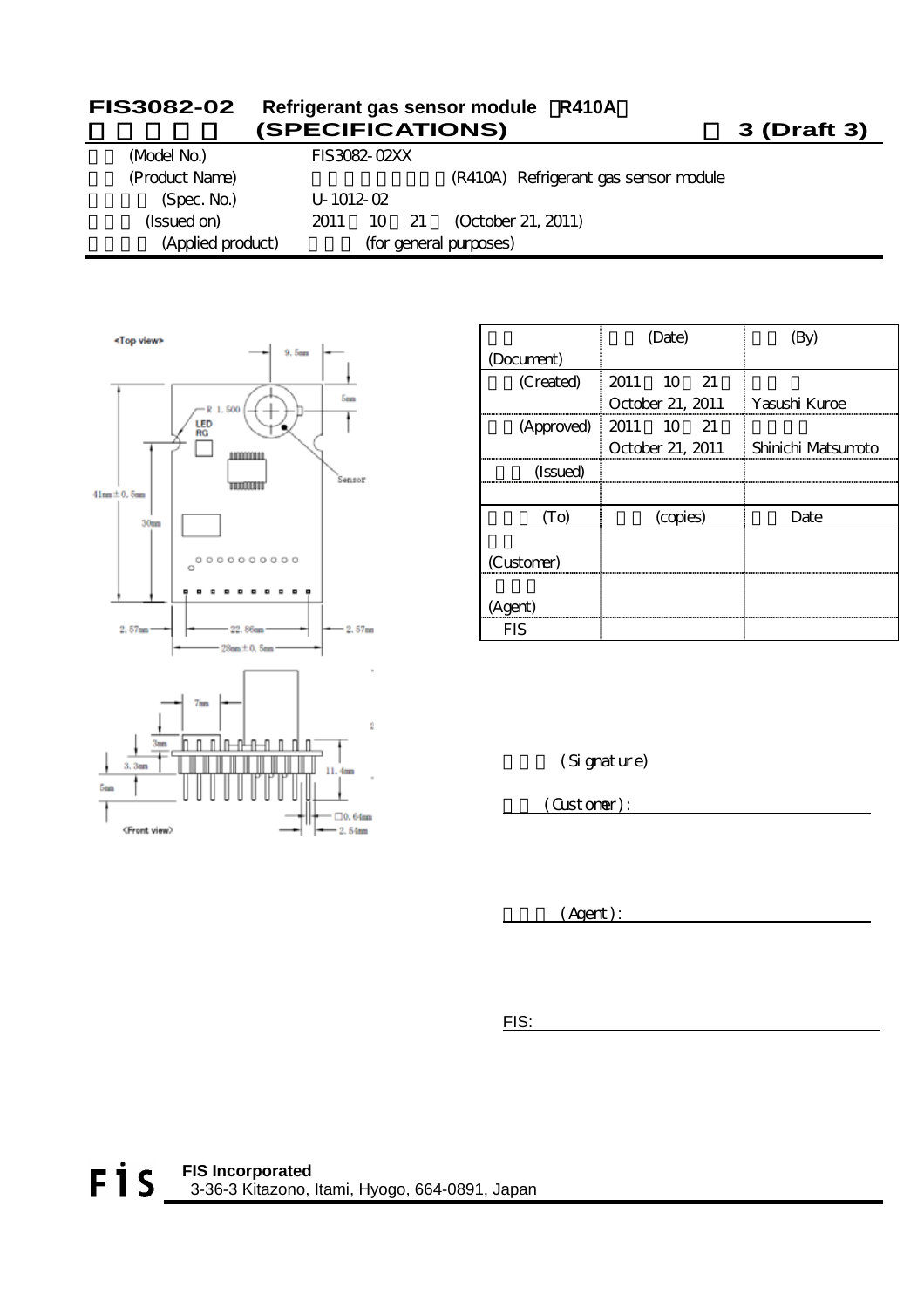| <b>SPECIFICATIONS</b> |                                               |  | <b>FIS</b> FIS Incorporated |
|-----------------------|-----------------------------------------------|--|-----------------------------|
| Parts Name            | (R410A) Refrigerant gas sensor module (R410A) |  | Specification No.           |
| Model                 | FIS3082-02XX                                  |  | U-1012-02                   |

### 1. **Contents**

| <u>2.</u><br><b>SCOPE</b><br><u>3.</u><br><b>PARTS NAME/NUMBER</b><br><b>ABSOLUTE MAXIMUM RATINGS</b><br><u>4.</u><br><u>5.</u><br><b>RECOMMENDABLE DRIVING CONDITIONS</b><br>6.<br><b>EXTERNAL VIEW</b> | $\mathbf{2}$<br>$\mathbf 2$<br>$\overline{\mathbf{2}}$<br>$\overline{3}$<br>$\overline{3}$<br>4<br>5<br>$\overline{\mathbf{5}}$ |
|----------------------------------------------------------------------------------------------------------------------------------------------------------------------------------------------------------|---------------------------------------------------------------------------------------------------------------------------------|
|                                                                                                                                                                                                          |                                                                                                                                 |
|                                                                                                                                                                                                          |                                                                                                                                 |
|                                                                                                                                                                                                          |                                                                                                                                 |
|                                                                                                                                                                                                          |                                                                                                                                 |
|                                                                                                                                                                                                          |                                                                                                                                 |
| <b>CONNECTOR PIN SPECIFICATIONS</b><br>7.                                                                                                                                                                |                                                                                                                                 |
| 8.<br><b>INITIAL OPERATION</b>                                                                                                                                                                           |                                                                                                                                 |
| <b>SENSOR DRIVING SPECIFICATIONS</b><br><u>9.</u>                                                                                                                                                        |                                                                                                                                 |
| 10.<br>ALARMSPECIFICATIONS                                                                                                                                                                               | $\overline{\mathbf{5}}$                                                                                                         |
| MALFUNCTION CUTPUT<br>11.<br>M.                                                                                                                                                                          | $6\overline{6}$                                                                                                                 |
| 12.<br><b>RESET</b>                                                                                                                                                                                      | 6                                                                                                                               |
| 13.<br>(MODE) NON-USE TERMINALS<br>(CAL)                                                                                                                                                                 | 6                                                                                                                               |
| 14.<br><b>QUALITY DATA</b><br>seri al<br>(RST)                                                                                                                                                           | 6                                                                                                                               |
| 15.<br><b>LED OUTPUT SPECIFICATIONS</b><br><b>LED</b>                                                                                                                                                    | $\overline{\mathbf{8}}$                                                                                                         |
| 16.<br><b>MECHANICAL CHARACTERISTICS</b>                                                                                                                                                                 | $\overline{\mathbf{8}}$                                                                                                         |
| 17.<br>MODEL NO. AND PRODUCTION LOT NO.                                                                                                                                                                  | 9                                                                                                                               |
| 18.<br><b>ANTI-HUMIDITY MATERIAL</b>                                                                                                                                                                     | 9                                                                                                                               |
| 19.<br><b>TIMING CHART</b>                                                                                                                                                                               | $\boldsymbol{9}$                                                                                                                |
| 20.<br>(CIRCUIT DRAWING)                                                                                                                                                                                 | 10                                                                                                                              |
| 21.<br><b>NOTES</b>                                                                                                                                                                                      | 10                                                                                                                              |
| 22.<br><b>RELATED DOCUMENTS</b>                                                                                                                                                                          | 11                                                                                                                              |
| 23.<br><b>QUALITY ASSURANCE</b>                                                                                                                                                                          | 11                                                                                                                              |
| 24.<br><b>HANDLING OF THIS SPECIFICATION</b>                                                                                                                                                             | 11                                                                                                                              |

(Attached documents);

(Product drawing, 2pages)

|                         | Date                                            | Contents                                 | Created by    |
|-------------------------|-------------------------------------------------|------------------------------------------|---------------|
| Draft 1                 | 2010<br><sup>11</sup><br>10<br>October 11, 2010 | Draft 1 created                          | Yasushi Kuroe |
| $\mathbf{2}$<br>Draft 2 | 7 19<br>2011<br>July 19, 2011                   | $\mathbf{2}^{\prime}$<br>Draft 2 created | Yasushi Kuroe |
| 3<br>Draft 3            | 2011<br>10 21<br>October 21, 2011               | 3<br>Draft 3 created                     | Yasushi Kuroe |
|                         |                                                 |                                          |               |
|                         |                                                 |                                          |               |
|                         |                                                 |                                          |               |

履歴 (Revision history)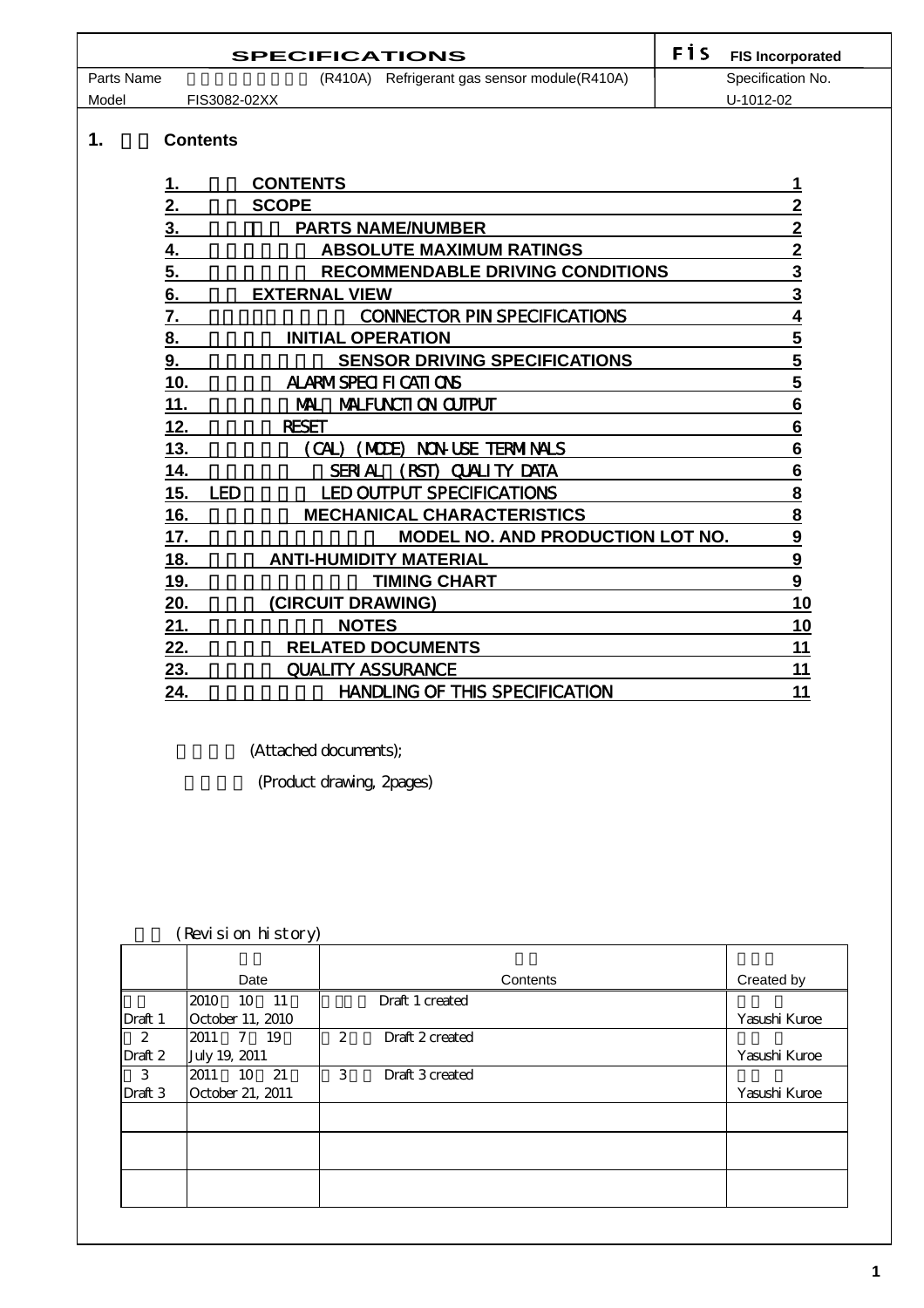

| Parameter                   | Symbol                                                          | Maximum Rating           | Remark                   |
|-----------------------------|-----------------------------------------------------------------|--------------------------|--------------------------|
|                             | <b>VDD</b>                                                      | $-0.3v$<br>$\Omega$      |                          |
| Power supply voltage        |                                                                 |                          |                          |
|                             | <b>VIN</b>                                                      | $-0.3v$<br>$VDD+0.3v$    |                          |
| Input voltage               |                                                                 |                          |                          |
|                             | <b>VOUT</b>                                                     | $-0.3v$<br>$VDD+0.3v$    |                          |
| Output voltage              |                                                                 |                          |                          |
|                             | Ta                                                              | 120<br>10 <sub>sec</sub> |                          |
| High temperature            |                                                                 |                          |                          |
|                             | Top                                                             | $-10$<br>50              |                          |
| Operating temperature range |                                                                 |                          | Without dew condensation |
|                             | <b>Tst</b>                                                      | $-40$<br>60              |                          |
| Storage temperature range   |                                                                 |                          | Without dew condensation |
|                             |                                                                 |                          |                          |
| Others                      | Should not be contaminated by organic solvents such as IPA, and |                          |                          |
|                             | siloxane compound.                                              |                          |                          |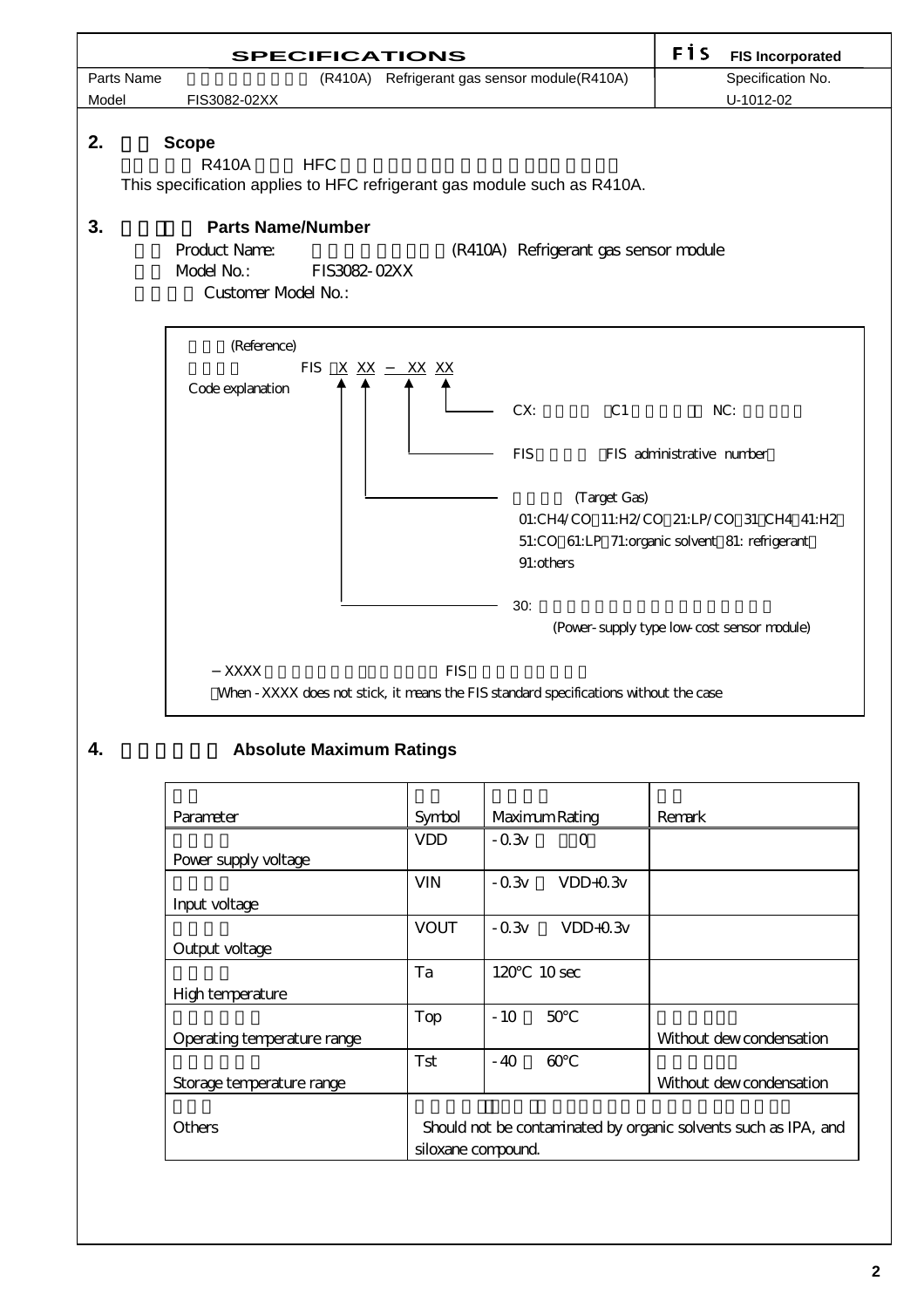| <b>SPECIFICATIONS</b> |                                              |  | $\mathsf{F}$ <b>F</b> 1 S FIS Incorporated |
|-----------------------|----------------------------------------------|--|--------------------------------------------|
| Parts Name            | (R410A) Refrigerant gas sensor module(R410A) |  | Specification No.                          |
| Model                 | FIS3082-02XX                                 |  | U-1012-02                                  |

# **5. Recommendable driving conditions**

| Parameter               | Symbol      | Condition                  | Remark                 |
|-------------------------|-------------|----------------------------|------------------------|
| Power supply            | <b>VDD</b>  | $DC50 \pm 2$               |                        |
|                         | Ip          | $35m$ A                    |                        |
| Average current         |             |                            |                        |
| consumption             |             |                            | Recommend a current    |
|                         |             |                            | capacity of one ampere |
| HI                      | <b>VIOH</b> | VDD <sub>x</sub> Q8 VDD    |                        |
| High-level IO voltage   |             |                            |                        |
| LOW                     | <b>VIOL</b> | $VDD \times Q$<br>$\alpha$ | A                      |
| Low level IO voltage    |             |                            | Output current<br>A    |
|                         |             | 24                         |                        |
| Pre-heating time before |             | More than 24 hours         |                        |
| gas alarminspection     |             |                            | No pre-heating is      |
|                         |             |                            | necessary for easy     |
|                         |             |                            | inspection             |
|                         |             |                            |                        |
| Mounting direction      |             | Any direction              |                        |

# **6. External view**

without case

|                 | 000000000                                                                      |
|-----------------|--------------------------------------------------------------------------------|
| Header Pin      | T10B-SQ JST<br>pitch 254mm                                                     |
| Dimensions      | $28 \times 41 \times 20$ (H) mm                                                |
| Weight          | 5g                                                                             |
| Mounting method | $\mathbf P$<br>10                                                              |
|                 | Solder header pins to PCB. Tighten up a screw or gum up by hot- melt adhesive. |

| with case       |                                     |               |
|-----------------|-------------------------------------|---------------|
|                 |                                     |               |
|                 |                                     |               |
| Connector       | <b>BH10B-PASK JST</b>               | PAP-10V-S JST |
| Dimensions      | $31\times 44\times 20$ (H) mm       |               |
| Weight          | 16g                                 |               |
| Mounting method | $\boldsymbol{2}$<br>5 <sub>mm</sub> |               |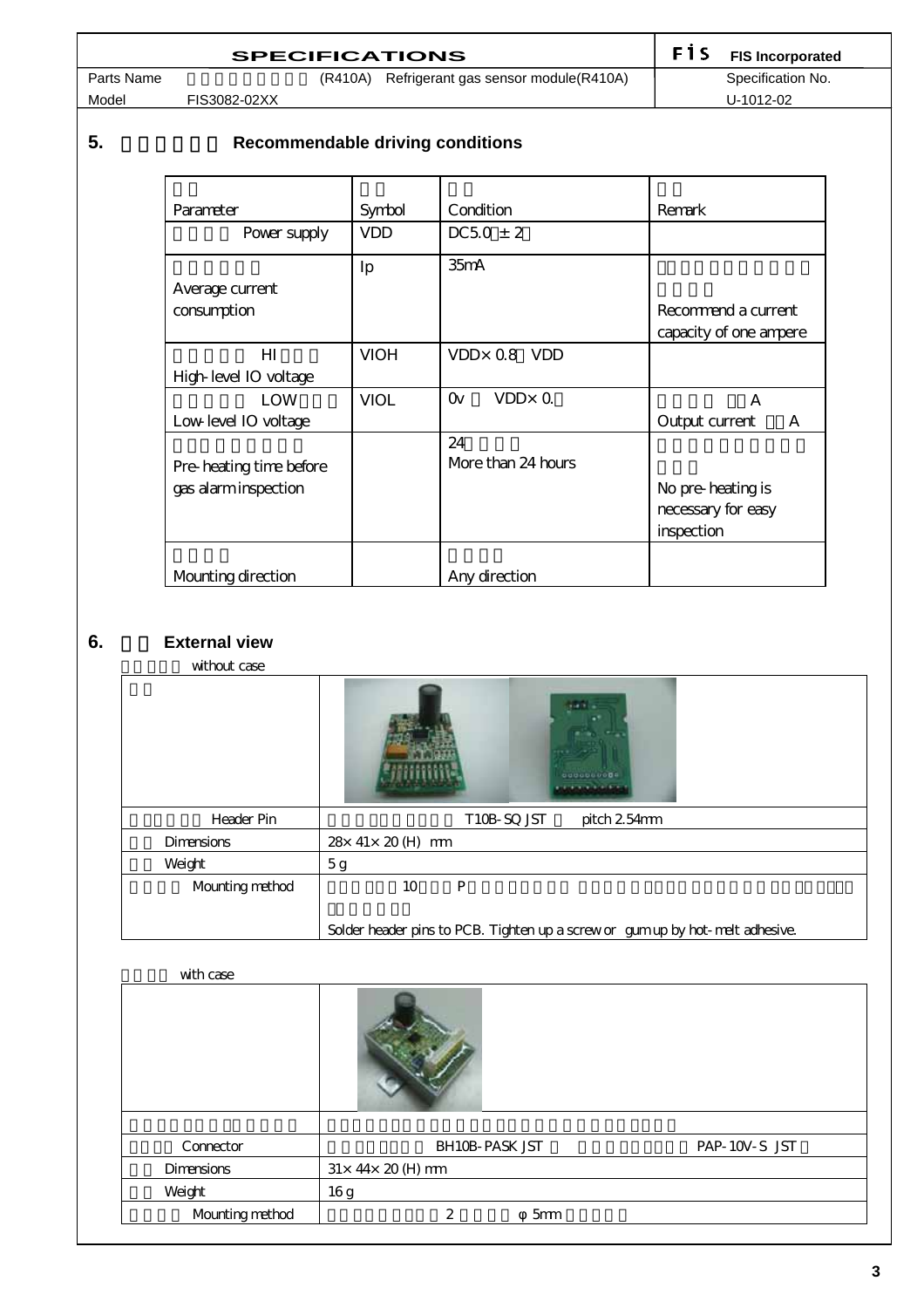| <b>SPECIFICATIONS</b> |                                               |  | <b>FIS Incorporated</b> |
|-----------------------|-----------------------------------------------|--|-------------------------|
| Parts Name            | (R410A) Refrigerant gas sensor module (R410A) |  | Specification No.       |
| Model                 | FIS3082-02XX                                  |  | U-1012-02               |

### **7.** コネクタ入出力仕様 Connector pin specifications

| No.              | Name                  | $\rm LO$ | Active       | Functions                                        |
|------------------|-----------------------|----------|--------------|--------------------------------------------------|
| $\mathbf{1}$     |                       |          |              | DC $50 + 2%$                                     |
| <b>VDD</b>       | Power supply          |          |              |                                                  |
| $\boldsymbol{2}$ | <b>GND</b>            |          |              | DC 0                                             |
| <b>VSS</b>       |                       |          |              |                                                  |
| 3                |                       |          | $\mathbf{L}$ | Malfunction output                               |
| <b>MAL</b>       | Malfunction<br>output | Output   |              | CMOS output<br><b>CMOS</b>                       |
|                  |                       |          | <b>ON</b>    | Malfunction output                               |
|                  |                       | Output   |              | Open collector                                   |
|                  |                       |          |              |                                                  |
| $\overline{4}$   |                       |          | L            | Gas alarmoutput                                  |
| Gas              | alarmoutput           | Output   |              | <b>CMOS</b><br>CMOS output                       |
|                  |                       |          |              |                                                  |
|                  |                       |          | <b>ON</b>    | Gas alarmoutput                                  |
|                  |                       | Output   |              | Open collector                                   |
|                  |                       |          |              |                                                  |
| $\mathbf 5$      |                       |          |              | Non-use                                          |
|                  | Non-use               |          |              |                                                  |
| 6                |                       |          | H            | Quality data output                              |
| <b>SERIAL</b>    | Non-use               | Output   |              |                                                  |
|                  |                       |          |              | Serial output for sensor signal, used dates, the |
|                  |                       |          |              | number of alarms                                 |
|                  |                       |          |              | <b>CMOS</b><br>CMOS output                       |
| $\overline{7}$   |                       |          | H            | Quality data request                             |
| <b>RST</b>       | Non-use               | Input    |              | Pull-down                                        |
| 8                |                       |          |              | (For factory setting)                            |
| CAL              | Non-use               |          |              |                                                  |
| 9                |                       |          | L            | (Reset)                                          |
| <b>RESET</b>     | Reset                 | Input    |              | (Pull-up)                                        |
| 10               |                       |          |              | (For factory setting)                            |
| <b>MODE</b>      | Non-use               |          |              |                                                  |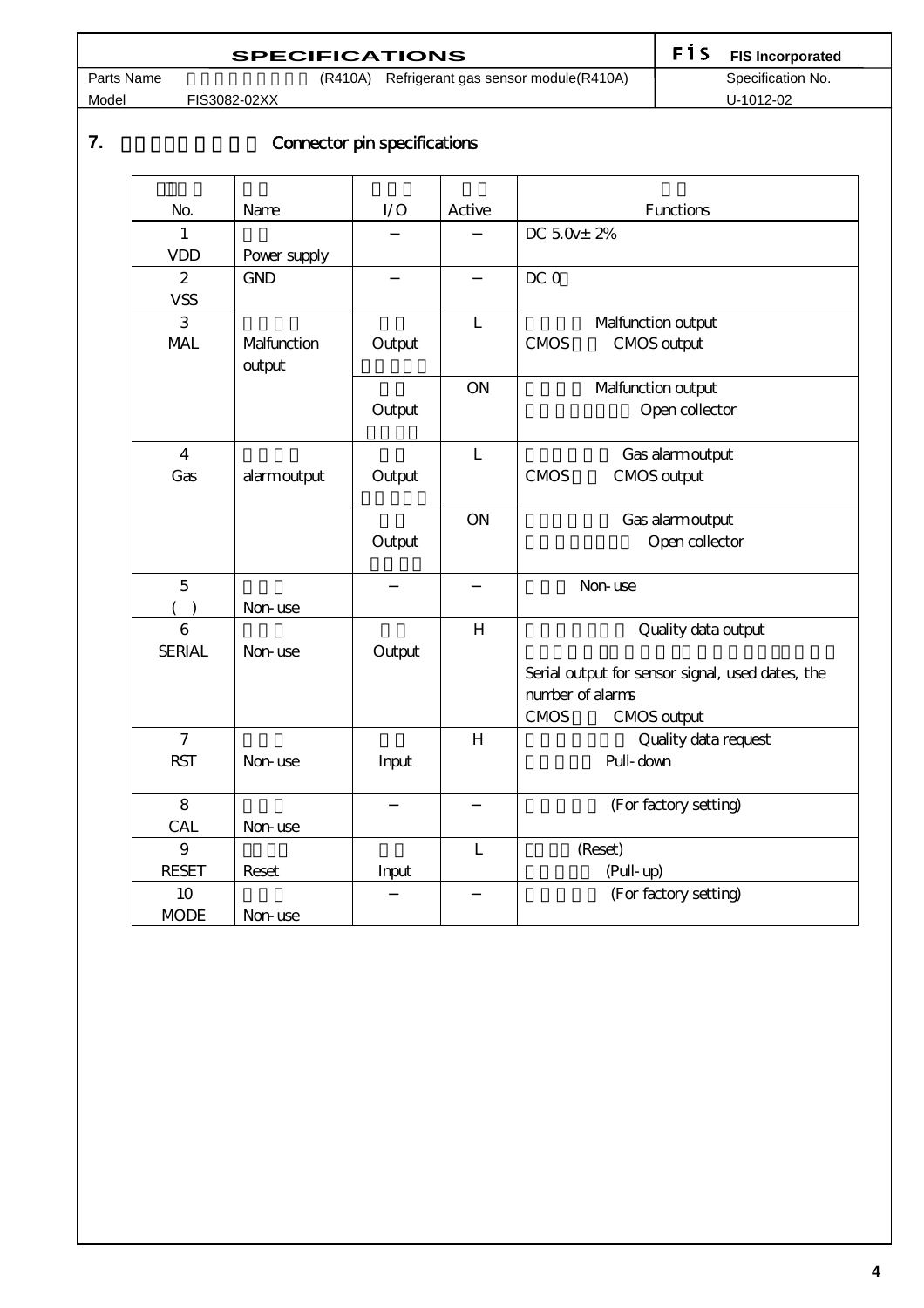|                | <b>SPECIFICATIONS</b>                                                                                                                      | FİS<br><b>FIS Incorporated</b> |
|----------------|--------------------------------------------------------------------------------------------------------------------------------------------|--------------------------------|
| Parts Name     | (R410A) Refrigerant gas sensor module(R410A)                                                                                               | Specification No.              |
| Model          | FIS3082-02XX                                                                                                                               | U-1012-02                      |
| 8.             | Initial operation                                                                                                                          |                                |
| 1.             |                                                                                                                                            | <b>LED GREEN</b><br>0.5        |
| $\mathbf{2}$   | The early period of power- on for 7 seconds is sensor malfunction check and the warm up. LED(GREEN)<br>flashes for $0.5$ seconds.          |                                |
|                | After the early period for 7 seconds, the module shifts to "Normal surveillance mode" which continues until<br>power supply is turned off. |                                |
| $\mathfrak{B}$ | LED(GREEN)                                                                                                                                 |                                |
|                | "Normal surveillance mode": Green LED is lit.                                                                                              |                                |
| 9.             | <b>Sensor driving specifications</b>                                                                                                       |                                |
| 1.             | SB-43 XX<br><b>HFC</b>                                                                                                                     | <b>R410A</b>                   |
|                | The equipped sensor model is SB-43-XX, detecting refrigerant gas.                                                                          |                                |
|                | The refrigerant gas to use for this design value is R410A.                                                                                 |                                |
| $\mathbf{2}$   |                                                                                                                                            |                                |
|                | Sensor heater voltage: PVM, Sensor circuit voltage: DC                                                                                     |                                |
| 3              |                                                                                                                                            |                                |
|                | Temperature influence is compensated by a thermistor on the module.                                                                        |                                |

# 10. **Alarm specifications**

| Item                      | Specifications                        | Renark                          |
|---------------------------|---------------------------------------|---------------------------------|
| $\mathbf{1}$<br>1st alarm |                                       | <b>R410A</b><br>5               |
|                           | Alarm Specification TBD               | 5 seconds delay alarm           |
|                           |                                       | automatic return                |
|                           |                                       |                                 |
|                           | <b>FIS</b><br>FIS outgoing inspection | Design value                    |
|                           | 0.08%                                 | Q 1%                            |
|                           | 0.08% should not alarm                | Alarmstarts at higher than 0.1% |
|                           | 0.12%                                 | 0.07                            |
|                           | 0.12% should alarm                    | Alarmstops at lower than 0.07%  |
| 2                         |                                       | <b>R410A</b>                    |
| 2nd alarm                 | Alarm Specification TBD               | 5                               |
|                           |                                       | 5 seconds delay alarm           |
|                           |                                       | automatic return                |
|                           | <b>FIS</b><br>FIS outgoing inspection | Design value                    |
|                           | 0.48%                                 | 0.6%                            |
|                           | should not alarm<br>0.48              | Alarmstarts at higher than 0.6% |
|                           | 0.72%                                 | 0 <sub>4</sub>                  |
|                           | 0.72% should alarm                    | Alarmstops at lower than 0.4%   |
|                           | R410A 2% 30                           |                                 |
| Alarm response            | Within 30 seconds for 2% of R410A     |                                 |
|                           | 1000ppm                               |                                 |
| Noise gas influence       | Non-alarm for 1000ppm of ethanol      |                                 |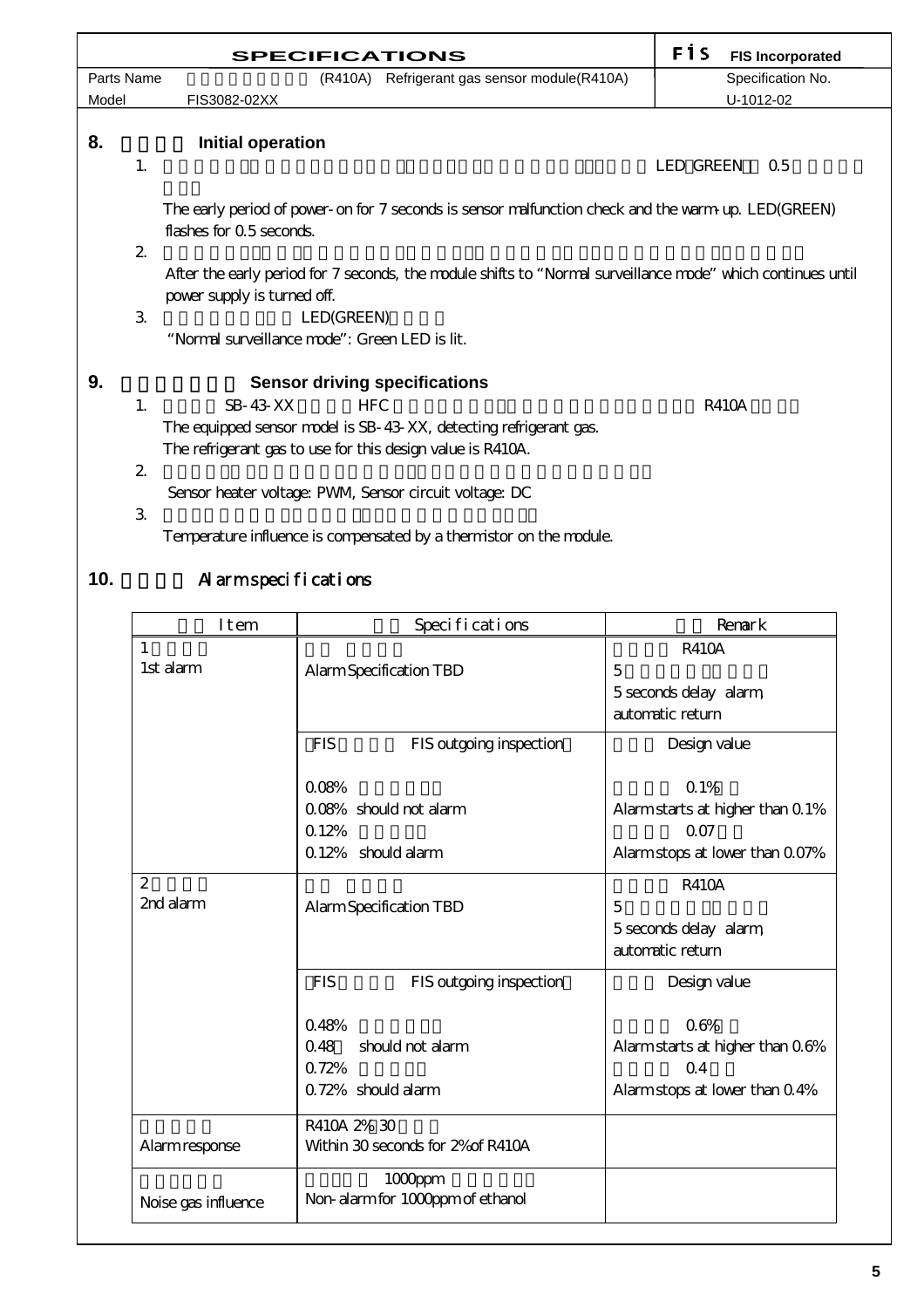|            | <b>SPECIFICATIONS</b>                                                                                                                                                                                                                                                                 | <b>F</b> is<br><b>FIS Incorporated</b> |
|------------|---------------------------------------------------------------------------------------------------------------------------------------------------------------------------------------------------------------------------------------------------------------------------------------|----------------------------------------|
| Parts Name | (R410A) Refrigerant gas sensor module(R410A)                                                                                                                                                                                                                                          | Specification No.                      |
| Model      | FIS3082-02XX                                                                                                                                                                                                                                                                          | U-1012-02                              |
| 11.        | MAL Malfunction output<br>1.<br><b>LED</b>                                                                                                                                                                                                                                            | 0.25                                   |
|            |                                                                                                                                                                                                                                                                                       |                                        |
|            | Sensor is always checked for malfunction. In case of malfunction, red and green LEDs alternatively blink at an<br>interval of 0.25 seconds.<br>$\mathbf{2}$                                                                                                                           |                                        |
|            | When the sensor returns to normal function, malfunction signal is automatically cancelled.<br>$\mathfrak{Z}$                                                                                                                                                                          |                                        |
|            | This terminal is connected to a pull-up resistor in the module. If this terminal is not used, leave it open.                                                                                                                                                                          |                                        |
| 12.        | <b>RESET</b><br>1.<br>Low                                                                                                                                                                                                                                                             |                                        |
|            | A" Low" signal input resets the function and re-start the function from the pre-heating mode.                                                                                                                                                                                         |                                        |
|            | $\mathbf{z}$<br>This terminal is connected to a pull- up resistor in the module. If this terminal is not used, leave it open.                                                                                                                                                         |                                        |
| 13.        | (CAL) (MODE) Non-use terminals<br>1.                                                                                                                                                                                                                                                  |                                        |
|            | These terminals are prepared for factory. Do not use them for mass production.<br>$2\,$                                                                                                                                                                                               |                                        |
|            | This terminal is connected to a pull-up resistor in the module. If this terminal is not used, leave it open.                                                                                                                                                                          |                                        |
| 14.        | SERIAL (RST) Cuality data<br>1.                                                                                                                                                                                                                                                       |                                        |
|            | <b>GND</b><br>VD<br>Gas sensor signal, used dates, and the number of alarms can be obtained through the SERIAL terminal for<br>quality confirmation purpose only. No guarantee for mass-production use. Do not use this for<br>mass-production These I/O don t connect to VD and GND. |                                        |
|            | $\mathbf{z}$<br><b>RST</b><br>H <sub>I</sub><br>75msec<br><b>SERIAL</b>                                                                                                                                                                                                               |                                        |
|            | "HI" input to RST terminal for more than 75 msec releases one set of latest serial data.<br>$\mathcal{S}$<br>9600bps 8bit<br>Hi                                                                                                                                                       | 5vDC ASCII<br>0                        |
|            | Transmitting protocol: 9600bps, 8bit, none parity, stop bits 1, no flow control, 0 to 5V DC, ASCII, Active Hi<br>(SERIAL)<br>$\overline{4}$                                                                                                                                           |                                        |
|            | Reverse the output of terminal (SERIAL) with a transistor to see the output in Hyper Terminal.                                                                                                                                                                                        |                                        |
|            |                                                                                                                                                                                                                                                                                       |                                        |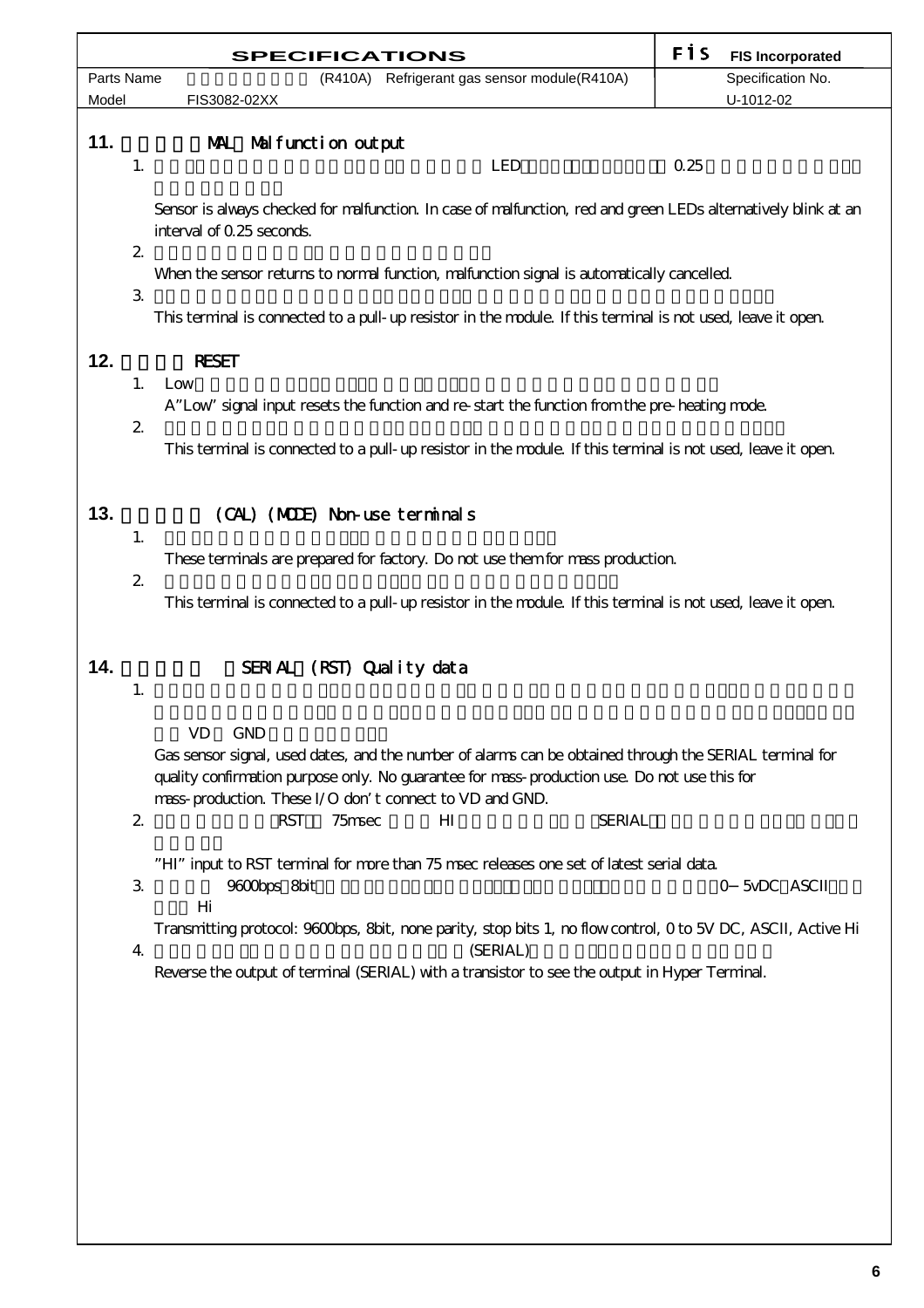|            | <b>SPECIFICATIONS</b>                         | <b>F15</b> FIS Incorporated |
|------------|-----------------------------------------------|-----------------------------|
| Parts Name | (R410A) Refrigerant gas sensor module (R410A) | Specification No.           |
| Model      | FIS3082-02XX                                  | U-1012-02                   |

 $5.$ 

Contents of SERIAL output

| (Byte No.)             | (Value)             | (Contents)                                  |
|------------------------|---------------------|---------------------------------------------|
| -3<br>0                | 4 byte ASCII string | 0739) (Compensated                          |
|                        |                     | sensor data (e.g. 0739))                    |
| 4                      | $Q \times Q$        | Tab                                         |
| 5<br>7                 | 3 byte ASCII string | $+25$ ) (Temperature (e.g. $+25$ ))         |
| 8                      | OxO9                | Tab                                         |
| 9<br>$12 \overline{ }$ | byte ASCII string   | 9999 (Used dates (0 to 9999))<br>0          |
| 13                     | Q <sub>k</sub> OP   | Tab                                         |
| 14<br>15               | 2 byte ASCII string | $0\quad$ 99 (The number of alarm (0 to 99)) |
| 16                     | $Q \times Q$        | Tab                                         |
| 18<br>17               | 2 byte ASCII string | (Status code)                               |
| 19<br>20               | OxOD OxOA           | CR/LF                                       |

### (An example of serial signal)

| Rev EQ01 FIS3082 |                    |      |     |         |      |
|------------------|--------------------|------|-----|---------|------|
|                  | $Cal[abs]$ 800 600 |      | 400 | 300 KM  |      |
| ALM.             | $\Omega$ 10        | റക   |     |         |      |
|                  | temp               | date |     | AL1 AL2 | stat |
| റന               | $+23$              | ന്നറ | ന   | ന       | m    |
| റന               | $+23$              | ന്നറ | m   | ന       | m    |
|                  | +23                | ന്നറ | ന   | η       |      |

|   | (Software No.)                               |
|---|----------------------------------------------|
|   | (Sensor data at calibration)                 |
|   |                                              |
|   | (Compensated sensor data)                    |
|   | (Temperature)                                |
|   | (Used dates)                                 |
|   | (The accumulation number of 1st alarm times) |
| 2 | (The accumulation number of 2nd alarm times) |
|   | (Status)                                     |
|   | (Meaning of data)<br>GAS <sub>_Cal</sub>     |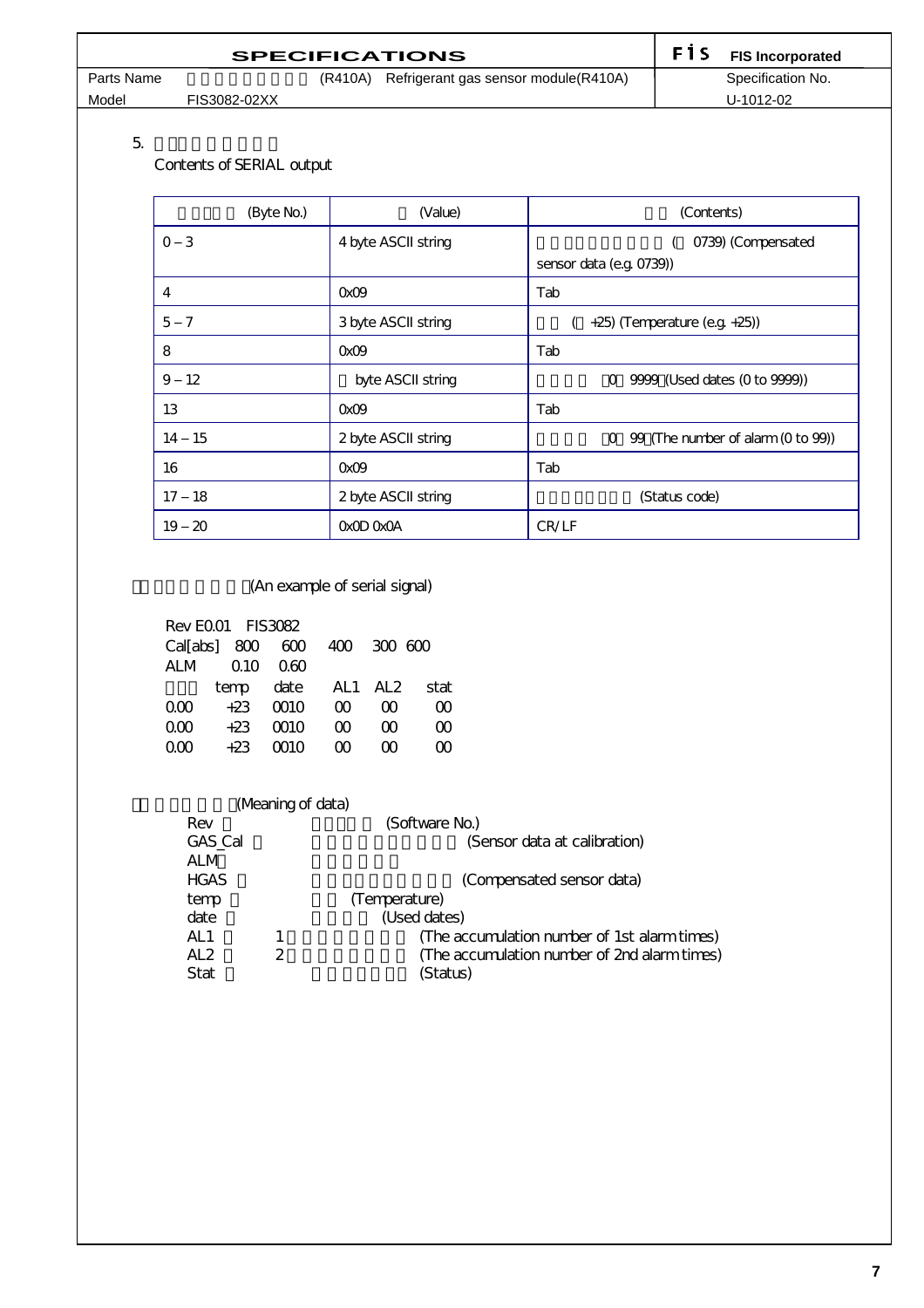| <b>SPECIFICATIONS</b> |              |                                               |  | <b>FIS</b> FIS Incorporated |
|-----------------------|--------------|-----------------------------------------------|--|-----------------------------|
| Parts Name            |              | (R410A) Refrigerant gas sensor module (R410A) |  | Specification No.           |
| Model                 | FIS3082-02XX |                                               |  | U-1012-02                   |

### **15. LED** LED output specifications

| Item                                                                                                  | Contents                                                                                                                    |  |  |
|-------------------------------------------------------------------------------------------------------|-----------------------------------------------------------------------------------------------------------------------------|--|--|
| GREEN 05<br>Initial operation<br>GREEN blinks at an interval of 0.5 sec. RED off (Quick GREEN blink)) |                                                                                                                             |  |  |
| Normal operation                                                                                      | <b>GREEN</b><br>GREEN lit, RED off (GREEN lit)                                                                              |  |  |
| Malfunction                                                                                           | <b>GREEN</b><br>$RED$ 0.25<br>GREEN and RED alternatively blink at an interval of 0.25 sec. (GREE/RED<br>alternative blink) |  |  |
| Gas<br>Gas alarm                                                                                      | RED <sub>1</sub><br>GREEN<br>GREEN and RED blinks at the same interval of one second (ORANGE blink)                         |  |  |

# 16. **Mechanical characteristics**

| NO             |                  |                                           |                          |
|----------------|------------------|-------------------------------------------|--------------------------|
|                | Parameter        | Contents, conditions                      | Specifications           |
|                |                  |                                           | 9.8N(1)                  |
|                | Tensile strength | Between gas sensor and PCB, and connector | More than 9.8N (1kgf)    |
|                |                  | and PCB                                   |                          |
| $\overline{c}$ |                  | 1.3g Acceleration: 1.3G                   |                          |
|                | Vibration        | 5 500Hz Frequency range: 5 to             | Should satisfy the alarm |
|                |                  | 500Hz                                     | specifications.          |
|                |                  | Condition of changing                     |                          |
|                |                  | the sweep: Logarithmic                    |                          |
|                |                  | X.Y.Z Direction of<br>3                   |                          |
|                |                  | vibration: 3 dimensions $(X, Y, Z)$       |                          |
|                |                  | 40<br>Duration of sweep: 40min            |                          |
|                |                  | Duration: 1hr of<br>1                     |                          |
|                |                  | each direction                            |                          |
| 3              |                  | Free release from the                     |                          |
|                | Drop and impact  | height of 1m                              | Should satisfy the alarm |
|                |                  | Floor material:                           | specifications.          |
|                |                  | Concrete                                  |                          |
|                |                  | Number of drops: 3 times                  |                          |
|                |                  |                                           |                          |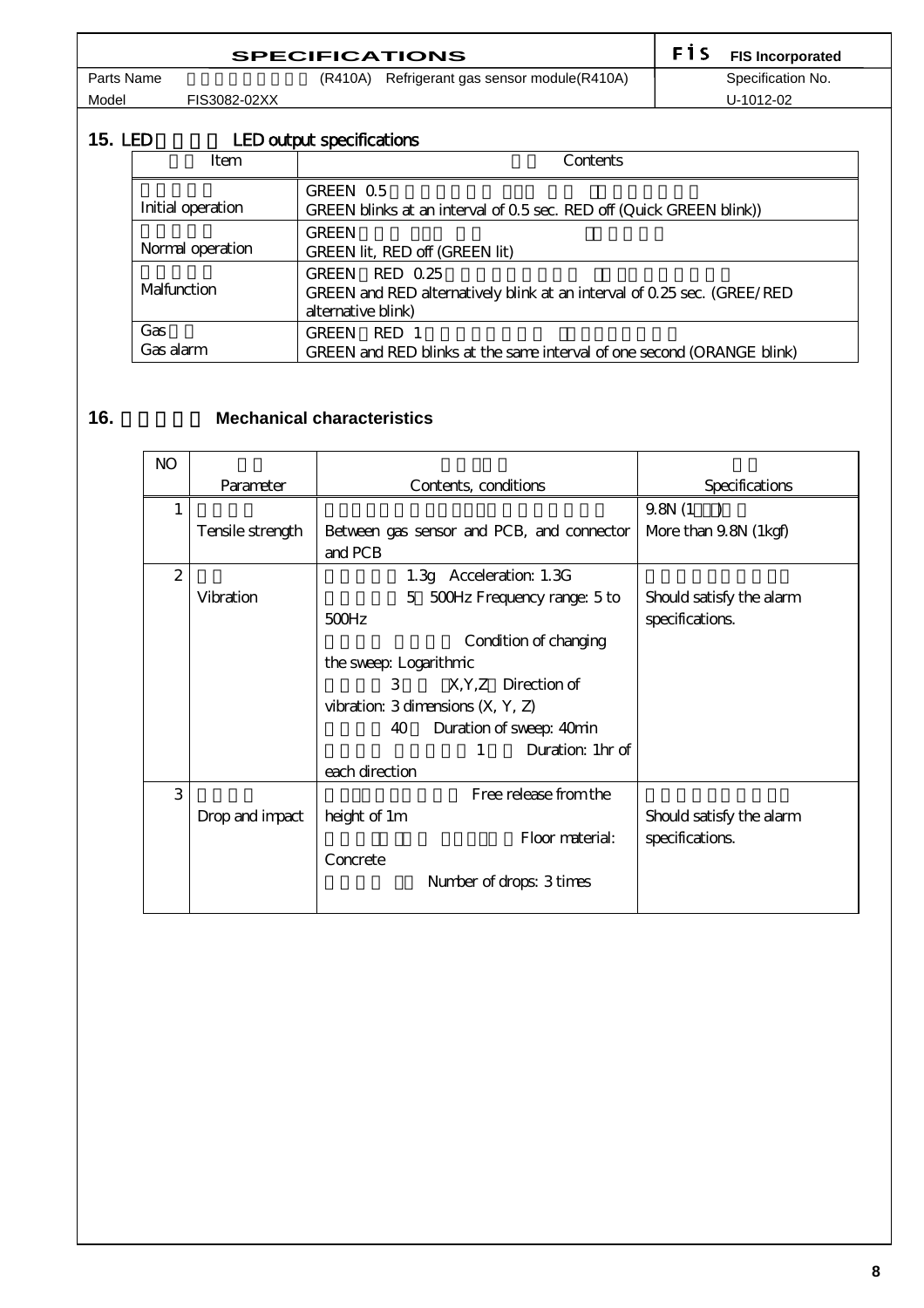|                     | <b>SPECIFICATIONS</b>                                                                       |                                              | FİS<br><b>FIS Incorporated</b>               |
|---------------------|---------------------------------------------------------------------------------------------|----------------------------------------------|----------------------------------------------|
| Parts Name<br>Model | FIS3082-02XX                                                                                | (R410A) Refrigerant gas sensor module(R410A) | Specification No.<br>U-1012-02               |
| 17.                 |                                                                                             | Model No. and production lot No.             |                                              |
|                     | A label showing the model No. and production lot No. as below is attached on the connector. |                                              |                                              |
|                     |                                                                                             |                                              |                                              |
|                     | FIS3082<br>$Y Y M M - D D$                                                                  | Model No.<br>Production lot No.              |                                              |
|                     |                                                                                             |                                              |                                              |
|                     |                                                                                             | YY:                                          |                                              |
|                     |                                                                                             |                                              | Two lower digits of production calendar year |
|                     |                                                                                             | MM                                           | ; 01 12 Month, 01 to 12                      |
|                     |                                                                                             | DD:                                          | ; 01 99 Tracing No. 01 to 99                 |
|                     |                                                                                             |                                              |                                              |
| 18.                 | Anti-humidity material                                                                      |                                              |                                              |
|                     |                                                                                             |                                              |                                              |
|                     | Anti-hunidity material is painted on the necessary parts of the module.                     |                                              |                                              |
|                     |                                                                                             |                                              |                                              |
| 19.                 | <b>Timing chart</b>                                                                         |                                              |                                              |
|                     |                                                                                             |                                              |                                              |
|                     | The tining chart is non-disclosure for the know-how and intellectual property protection.   |                                              |                                              |
|                     |                                                                                             |                                              |                                              |
|                     |                                                                                             |                                              |                                              |
|                     |                                                                                             |                                              |                                              |
|                     |                                                                                             |                                              |                                              |
|                     |                                                                                             |                                              |                                              |
|                     |                                                                                             |                                              |                                              |
|                     |                                                                                             |                                              |                                              |
|                     |                                                                                             |                                              |                                              |
|                     |                                                                                             |                                              |                                              |
|                     |                                                                                             |                                              |                                              |
|                     |                                                                                             |                                              |                                              |
|                     |                                                                                             |                                              |                                              |
|                     |                                                                                             |                                              |                                              |
|                     |                                                                                             |                                              |                                              |
|                     |                                                                                             |                                              |                                              |
|                     |                                                                                             |                                              |                                              |
|                     |                                                                                             |                                              |                                              |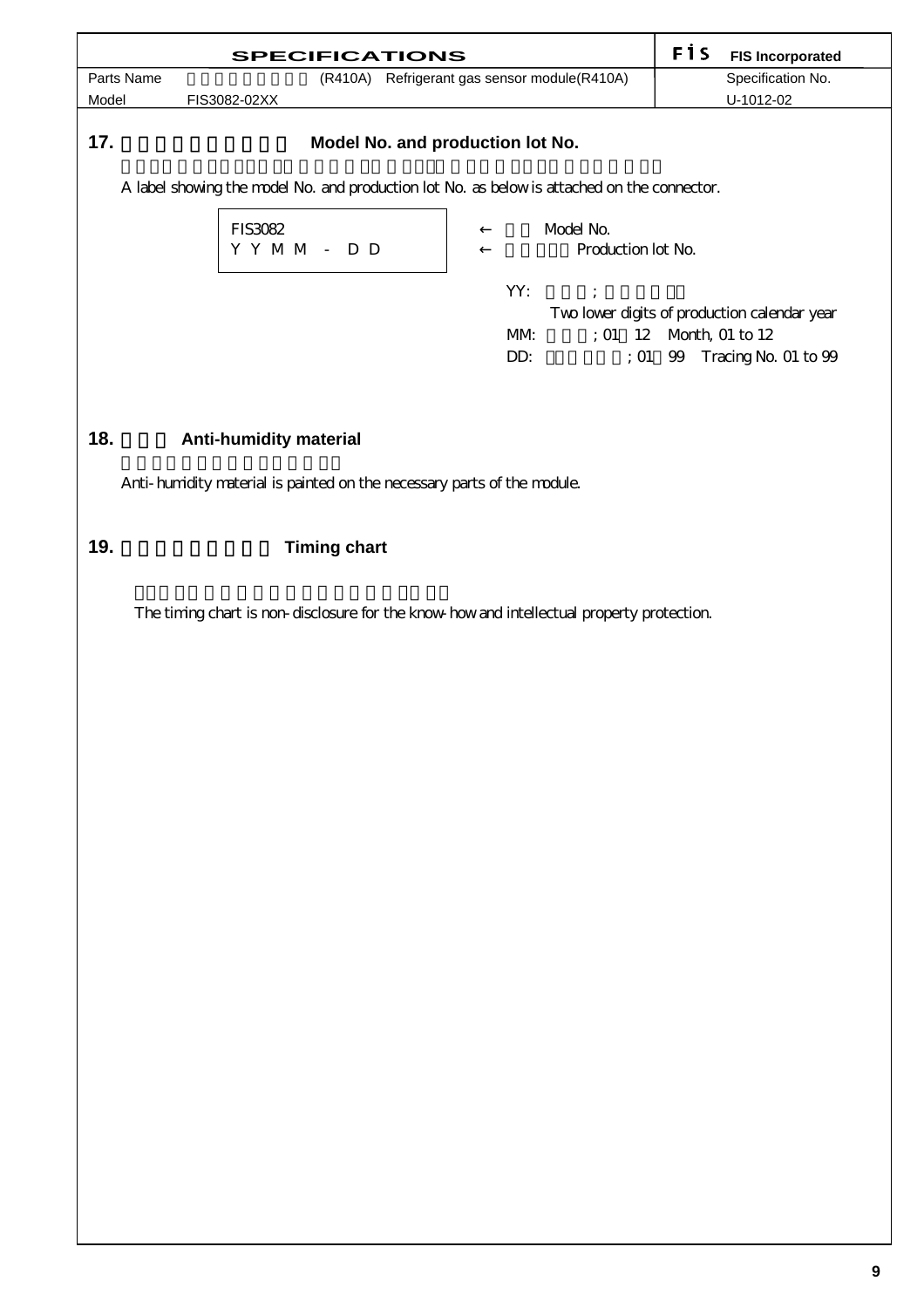

**<sup>10</sup>**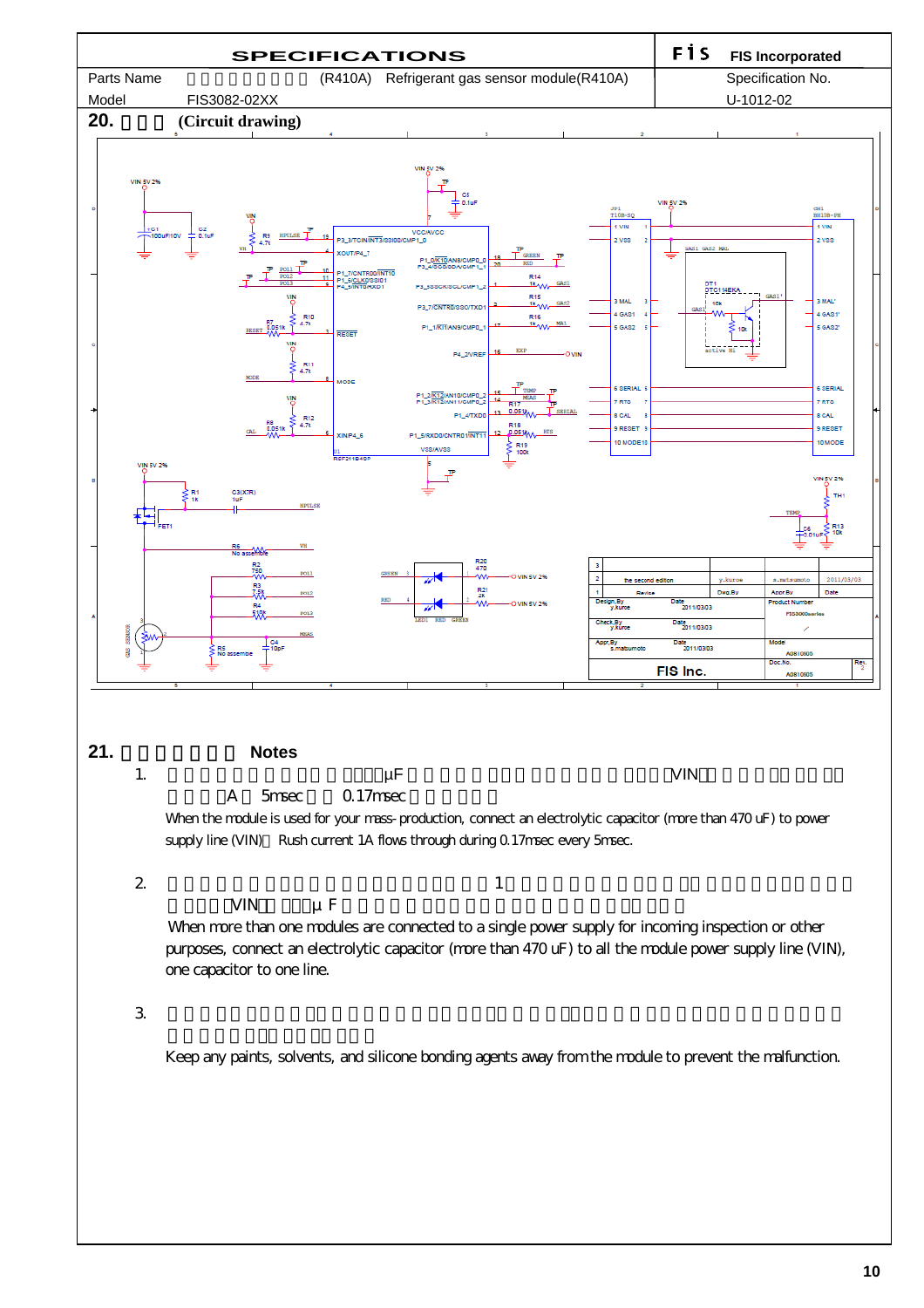|                | <b>SPECIFICATIONS</b>                                                                                                                                                   | FİS<br><b>FIS Incorporated</b> |
|----------------|-------------------------------------------------------------------------------------------------------------------------------------------------------------------------|--------------------------------|
| Parts Name     | (R410A) Refrigerant gas sensor module(R410A)                                                                                                                            | Specification No.              |
| Model          | FIS3082-02XX                                                                                                                                                            | U-1012-02                      |
| 22.            | <b>Related documents</b>                                                                                                                                                |                                |
| 1.             | Packaging (under preparation)                                                                                                                                           |                                |
| $\overline{2}$ | Product drawing, attached sheet                                                                                                                                         |                                |
| 23.            | <b>Quality assurance</b><br>This product shall keep the basic performance as a gas sensor module for a period of 7 years.                                               |                                |
| 24.            | Handling of this specification                                                                                                                                          |                                |
|                | This specification shall be exchanged between customer and FIS Inc.                                                                                                     |                                |
|                | Other contents than specified in this specification shall be decided through mutual consultation between both<br>parties.                                               |                                |
| party.         | All or a part of this specification shall not be disclosed to any third parties without advance consent of the other<br>The above mentioned third party excludes agent. |                                |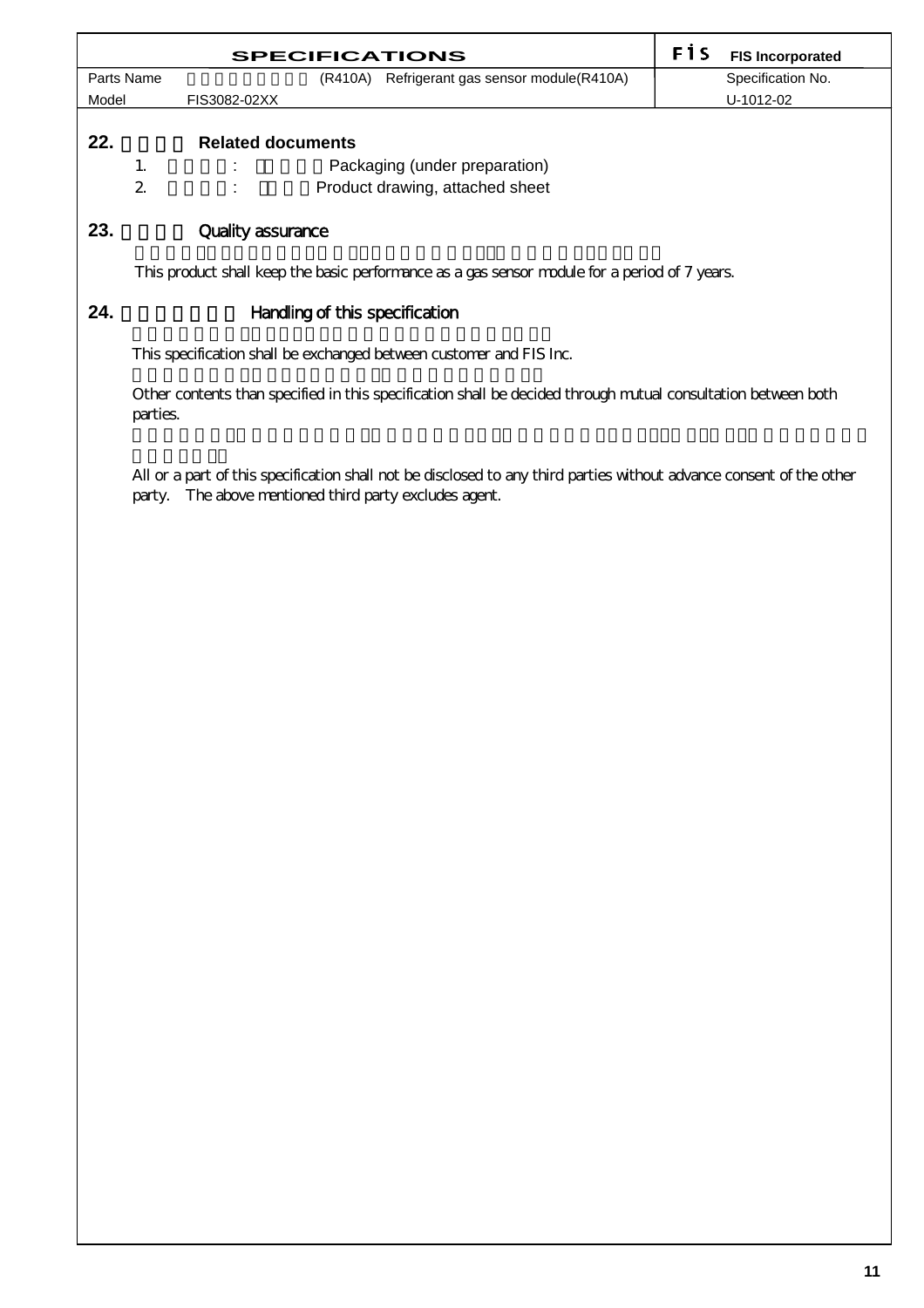